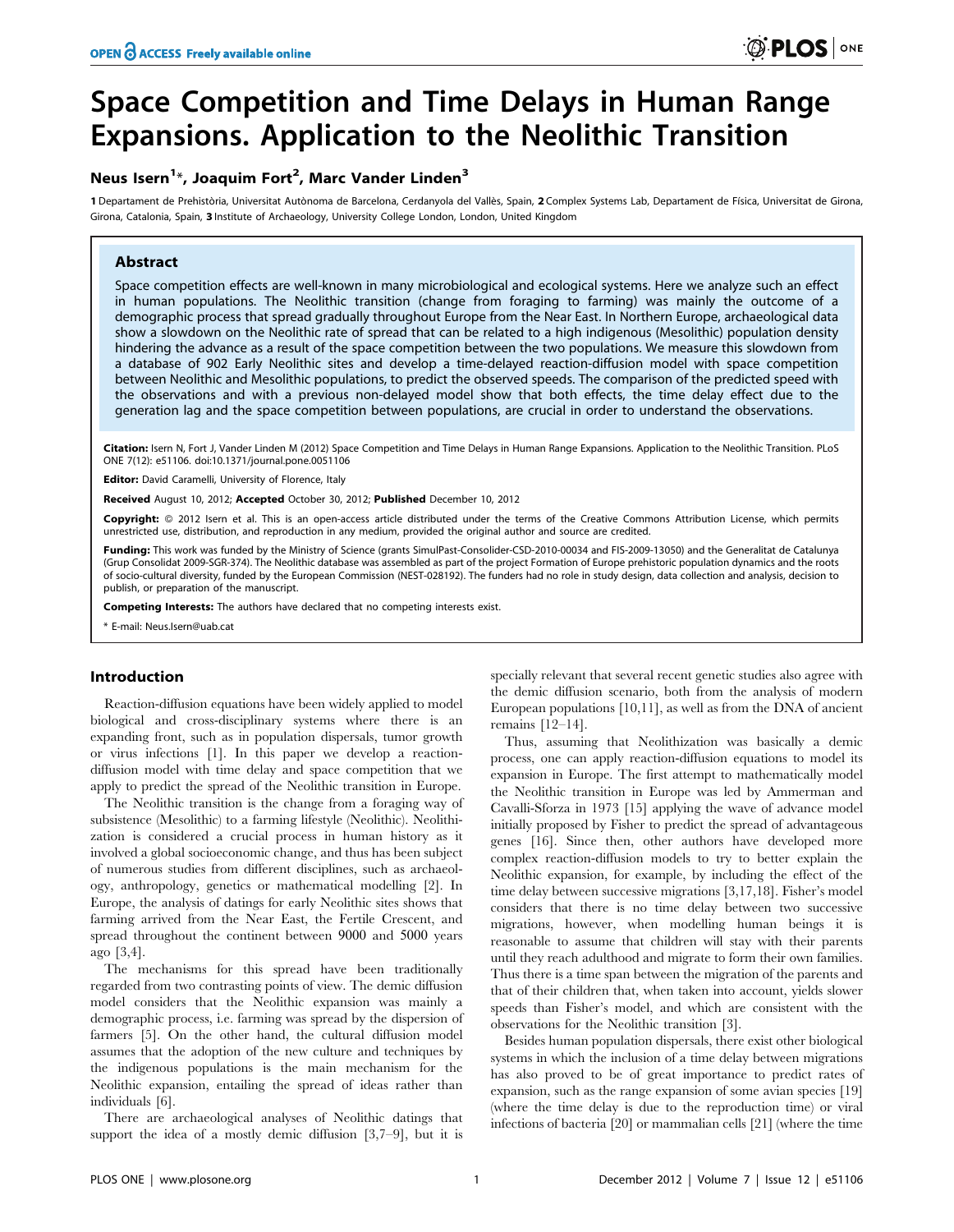Another important effect that neither Fisher's model nor the timedelayed models take into account is the space competition between the colonizing farmers (Neolithic populations) and the indigenous hunter-gatherers (Mesolithic populations). Space competition between populations has been widely studied in ecological [22,23] and microbiological systems [24]. On the spread of human populations, the interaction between different cultural groups can also have an important effect. In recent years, several authors have developed reaction-diffusion models that tackle the interaction between farmers and hunter-gatherers when studying the Neolithic transition [25–28]. Here we will focus on the models developed in references [27,28] that were applied to predict the observed slowdown of the Neolithic transition in Northern Europe in terms of the space competition between Neolithic and Mesolithic populations. Archaeological literature points out that this slowdown may be caused by an increase on the Mesolithic population density near the North Sea [29–31]. Other theoretically possible causes for the slowdown, such as the genetic adaptation of crops to the different climatic conditions, have been considered negligible as, according to Coward et al. [32], apparently the crops that were not productive enough were dropped for the other more productive ones. Then, we have a system in which one population (Neolithic) colonizes an already populated region where the indigenous population density (Mesolithic) is not homogeneously distributed. The interaction between the two populations modifies the rate of spread of the invading population. It has been shown that the space competition between the two populations can be mathematically modelled by considering that the interaction has two effects. First, a limiting effect on the Neolithic population  $(N)$  growth dynamics, due to the competition for space and resources. So, besides the self-limiting term usually introduced in the logistic growth equation  $(N/N_{\text{max}})$  [22], one must also add a limitation term due to the fraction of space already occupied by the Mesolithic populations  $(M/M_{\text{max}})$ . As shown in Ref. [27], then the usual logistic growth function  $F=aN(1-N/N_{\text{max}})$  is replaced by  $F=aN(1-N/N_{\text{max}}-M/M_{\text{max}})$  (see Materials and Methods). On the other hand, the dispersion is also affected by the presence of Mesolithic populations and can be described through a nonhomogeneous dispersion probability depending on the Mesolithic population density  $M$  at each direction. In this way, the probability to move towards a certain direction depends on the space available (or free space  $s=1-M/M_{\text{max}}$  in that direction [27]. Using these ansätze one can predict modifications on the front speed dependent on the distribution of the Mesolithic populations [27,28].

However, these previous models do not take into account the effect of the time delay between successive migrations (and neither do the other models with interaction mentioned above [25,26]). In this paper we want to develop a more general model including both effects, namely, the interaction between populations and the time delay between successive migrations. We will apply this model to predict the slowdown of the Neolithic transition in Europe and compare the results with the observations from a comprehensive Early Neolithic database for Europe containing 902 Early Neolithic datings (included as Table S1). In the next sections we will introduce a model where both effects (the interaction between populations and the time delay) are considered, and see that it can give a better account of the observed front speeds.

## Results

#### Observed front speeds

Figure 1 shows an interpolation of 902 Early Neolithic datings (included as Table S1), obtained using a natural neighbor

interpolation method [33], and the location of the archaeological sites. This map gives an idea of how the Neolithic spread throughout the continent. From the interpolation map one can already qualitatively perceive a slower rate of expansion at the Atlantic coast, obvious by the fact that the distance advanced in 500yr (distance between isochrones) is smaller there than at lower latitudes.

In Fig. 1 we use 500yr intervals for clarity, but we calculate the front speed from the interpolated results every 200yr. The front speed is calculated using a geometrical method (see Materials and Methods) for a corridor that goes from the Balkans to the North Sea, as indicated by the straight lines in Fig. 1. The axis of this corridor roughly corresponds to one of the main known axis of diffusion of farming across Europe and encompasses, in the South-East, some of the earliest occurrences of farming in Europe, and in the North-West some of the latest (the latest are located in Northern Scandinavia, which is actually excluded here). The calculated front speeds are represented in Figs. 2b, 3a and 3b (squares), with the first value corresponding to the period between 7600 and 7400 Cal yr BP; earlier periods have been left out in order to avoid the sea travel effect near the Mediterranean. (Note that this first value is located at  $y \approx -22km$ , rather than  $y=0$ . The origin of the y coordinate,  $y=0$ , was defined as the position of the first archaeologically-measured value in references [27,28], but as we are using a newer database here, the position of the first value does not lie in the same position as before. However, we still conserve the same origin as with the older database, for the sake of comparability.)

The measured front speeds show that the expansion was, at first, approximately constant at a rate of about  $1km/yr$  (at central Europe), which agrees with the mean front speed values obtained by Gkiasta et al. [8] and Pinhasi et al. [3], but later there is a clear slowdown on the expanding speed as Northern regions are reached, mostly between 600km and 800km (see, e.g., Fig. 2b).

The results shown in Figs. 2b, 3a and 3b have been calculated using 200yr intervals, but changing the interval duration does not change the observed results significantly, and neither does changing the width of the studied regions to a wider corridor (see Fig. S1). Changing the interpolation method (Fig. 1 corresponds to a Natural Neighbor interpolation) modifies slightly the values of the front speed, but not significantly enough as to change the conclusions in this paper (see Figs. S2 and S3).

#### Mathematical model

When considering both effects (namely, the interaction with the Mesolithic populations and the time delay between migrations) the reaction-diffusion equation that describes the evolution at the leading edge of the Neolithic front  $(N \simeq 0)$  can be expressed as follows (see Materials and Methods),

$$
\frac{\partial N}{\partial t} + \frac{T}{2} \frac{\partial^2 N}{\partial t^2} = \left(\tilde{a} + \frac{\tilde{a}^2 T}{2}\right) N + D \left(1 + \tilde{a}T + \frac{\tilde{a}^2 T^2}{2}\right)
$$
\n
$$
\left[2 \frac{\partial M / \partial y}{M_{\text{max}} - M} \frac{\partial N}{\partial y} + \left(\frac{\partial^2 N}{\partial x^2} + \frac{\partial^2 N}{\partial y^2}\right)\right],
$$
\n(1)

where  $N(x, y, t)$  is the Neolithic population density at position  $(x, y)$  and time t,  $M(y)$  is the Mesolithic population density upon the arrival of the Neolithic transition (for simplicity  $M$  is considered to change only along the y direction, as indicated in Fig. 1),  $M_{\text{max}}$  is the maximum Mesolithic population density in the region,  $T$  is the Neolithic generation time,  $D$  the Neolithic diffusion coefficient and  $\tilde{a}=a(1-M/M_{\text{max}})$  is the modified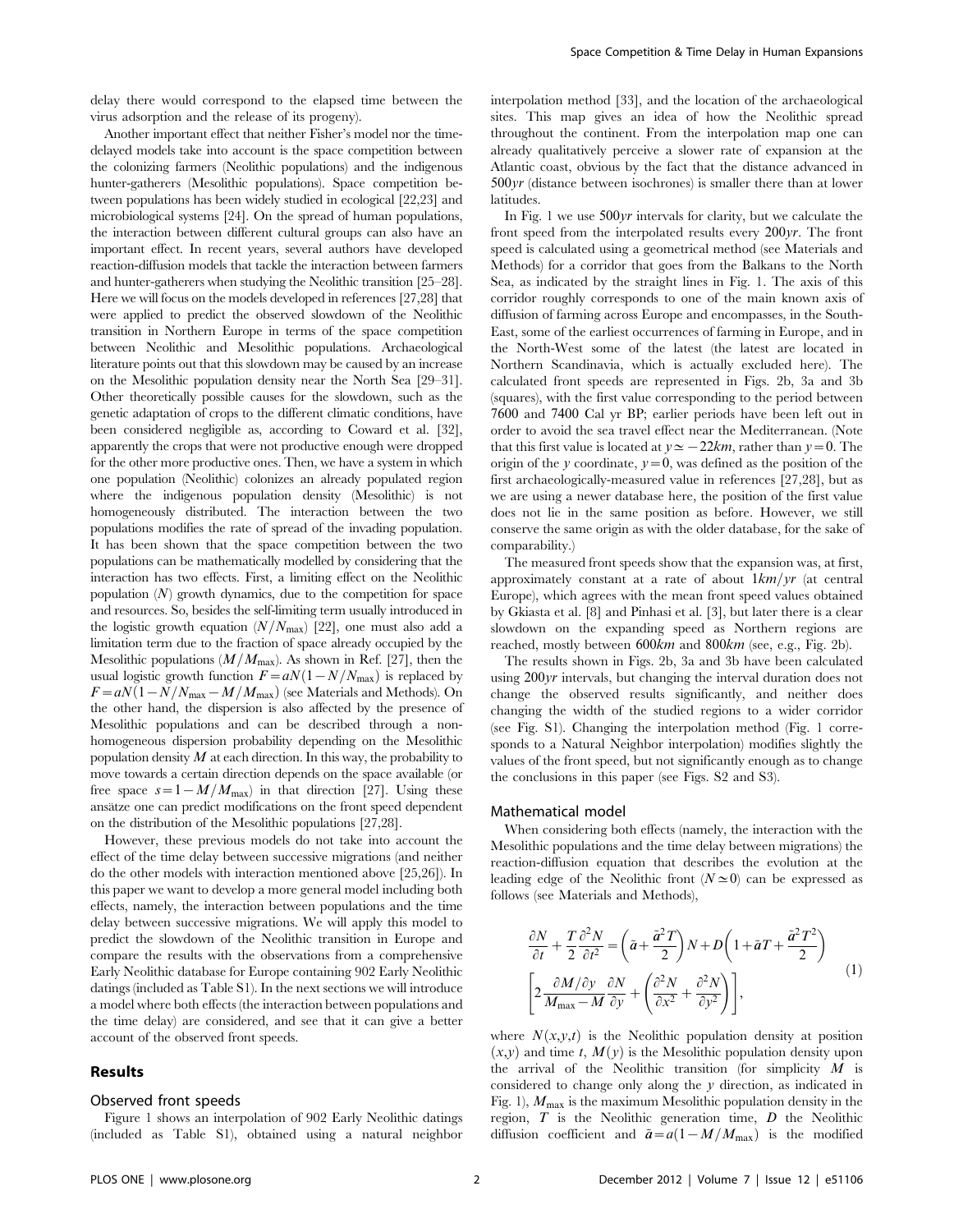

Figure 1. Chronology of arrival times of the Neolithic transition in Europe. The circles correspond to the 902 datings (included as Table S1) used for this natural neighbor interpolation. The delimited corridor defines the region studied here, where the Neolithic expansion took place mainly in the  $y$  direction. The origin of the  $y$  coordinate is also defined on the map. doi:10.1371/journal.pone.0051106.g001

growth rate for the Neolithic populations due to the presence of Mesolithic populations (a being the Neolithic intrinsic growth rate).

The interaction with Mesolithic populations is clearly taken into account in Eq. (1) by the use of  $\tilde{a}$  instead of a (limiting the population growth due to the competition for space and resources) and the term proportional to  $\partial M/\partial y$  where the Mesolithic population density  $M$  appears explicitly (backwards advection term that hinders the expansion rate due to encountering Mesolithic populations). Taking into account the time delay entails the appearance of the second-order derivatives in time [17], which in the reaction-diffusion equation (1) correspond to the second term on the left-hand side and the terms proportional to  $\tilde{a}^2$ on the right-hand side (see Materials and Methods for the detailed derivation). Conversely, when only taking into account the space competition, but not the time delay (such as in Ref. [28]) the reaction-diffusion equation would be

$$
\frac{\partial N}{\partial t} = \tilde{a}N + D(1 + T\tilde{a}) \left[ 2 \frac{\partial M/\partial y}{M_{\text{max}} - M} \frac{\partial N}{\partial y} + \left( \frac{\partial^2 N}{\partial x^2} + \frac{\partial^2 N}{\partial y^2} \right) \right].
$$
 (2)

The predictions for the Neolithic expansion obtained from the new reaction-diffusion equation (1) will be calculated below with the following equation for the front speed along the direction  $y$  (see Materials and Methods for details)

$$
c = \frac{1}{2\tilde{G}-1} \left[ \left( \tilde{U}_y^2 - \left[ 2\tilde{G} - 1 \right] \left[ \tilde{U}_y^2 - \frac{4D\tilde{G}}{T} \left( \tilde{G} - 1 \right) \right] \right)^{1/2} + \tilde{U}_y \right], (3)
$$

where we have defined

$$
\tilde{U}_y = -2D\tilde{G}\frac{\partial M/\partial y}{M_{\text{max}} - M},\tag{4}
$$

$$
\tilde{G} = 1 + \tilde{a}T + \frac{\tilde{a}^2T^2}{2}.
$$
\n<sup>(5)</sup>

# Predicted Neolithic front speeds and parameter sensitivity

In order to apply Eq. (3) to the Neolithic transition we need to assign realistic values the Neolithic parameters and to define the equation  $M(y)$  for the Mesolithic population density. For the Neolithic populations we use the following parameter values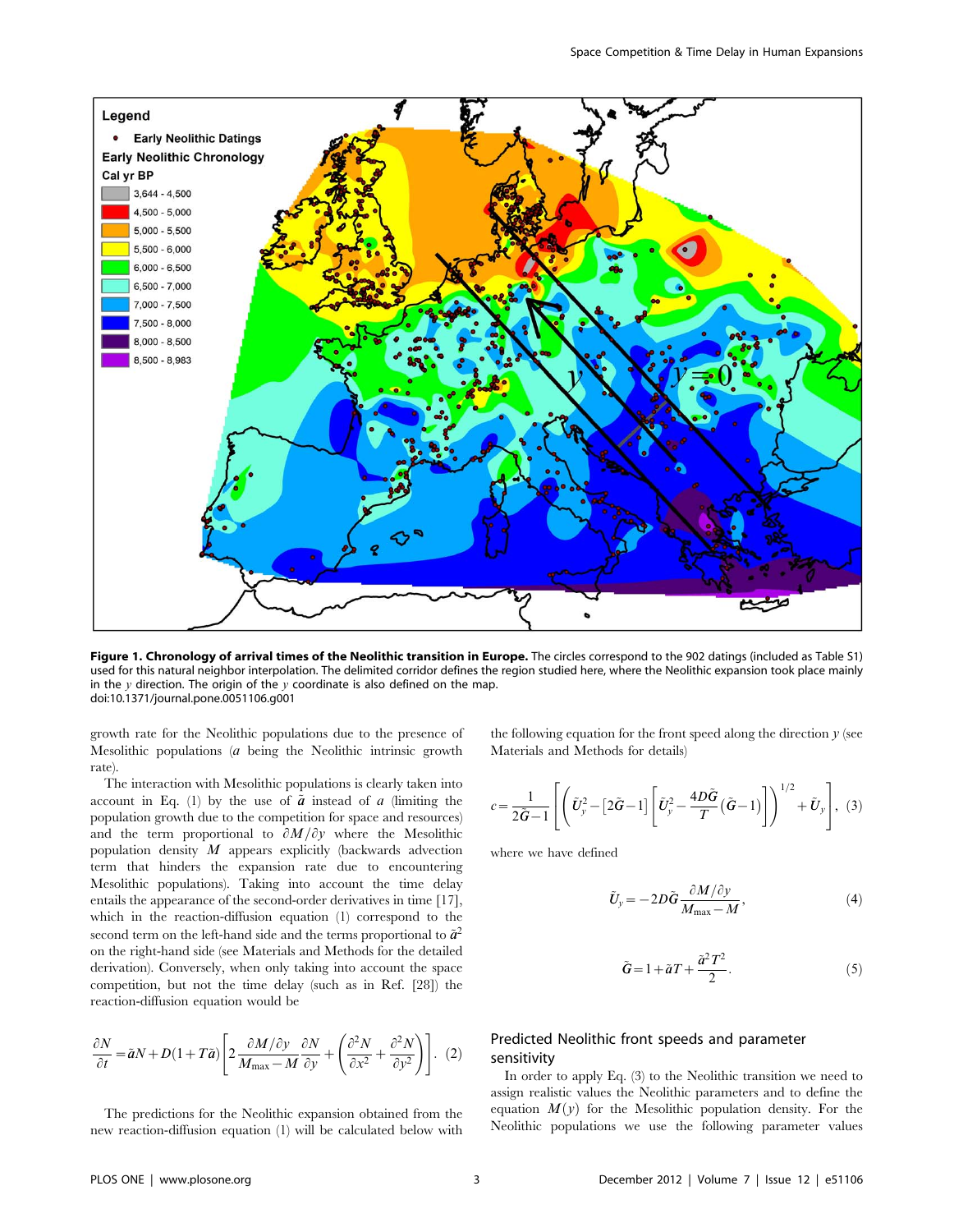

Figure 2. a) Variation of the Mesolithic population density in the region of study. The triangles correspond to the archaeological data and the lines to the best fit (solid line) [28], and the upper and lower  $80\%$  confidence bands (dotted and dashed lines respectively). ( $B=144.3$  and  $1/\tau$  = 61.2:10<sup>-4</sup> $km^{-1}$  for the best fit, solid line, B=77.7 and  $1/\tau$  = 66.7:10<sup>-4</sup> $km^{-1}$  for the upper band, dotted line, and B=210.8 and  $1/\tau$  = 55.6 $10^{-4}$ km<sup>-1</sup> for the lower band, dashed line.) b) Estimated and predicted speeds for the slowdown of the Neolithic transition. Symbols (squares): measured front speed from archaeological data for the region delimited in Fig. 1 ( $\approx$  400km wide) and using 200yr intervals. Lines: Prediction from a time-delayed reaction diffusion-model with space competition between populations (solid line) and from a non-delayed model with space competition (dash-dotted line) when considering the best fit for the Mesolithic data, and when using the upper and lower bands for the Mesolithic population density (dotted and dashed lines respectively) from (a).  $(a=0.028yr^{-1}, D=11.96km^2$  and  $T=32yr$ .) doi:10.1371/journal.pone.0051106.g002

obtained from preindustrial farming populations (see Material and Methods)  $a=0.028yr^{-1}$  (0.023 - 0.033yr 80% C.L. interval) [34],  $\langle \Delta^2 \rangle$  = 4TD = 1531km<sup>2</sup> [35] (900 – 2200km<sup>2</sup> 80% C.L. interval

[3]) and  $T=32yr$  [36] (the value of T has little effect on the front speeds [17]).

The distribution of the Mesolithic population density upon the arrival of the Neolithic populations is unknown, but it is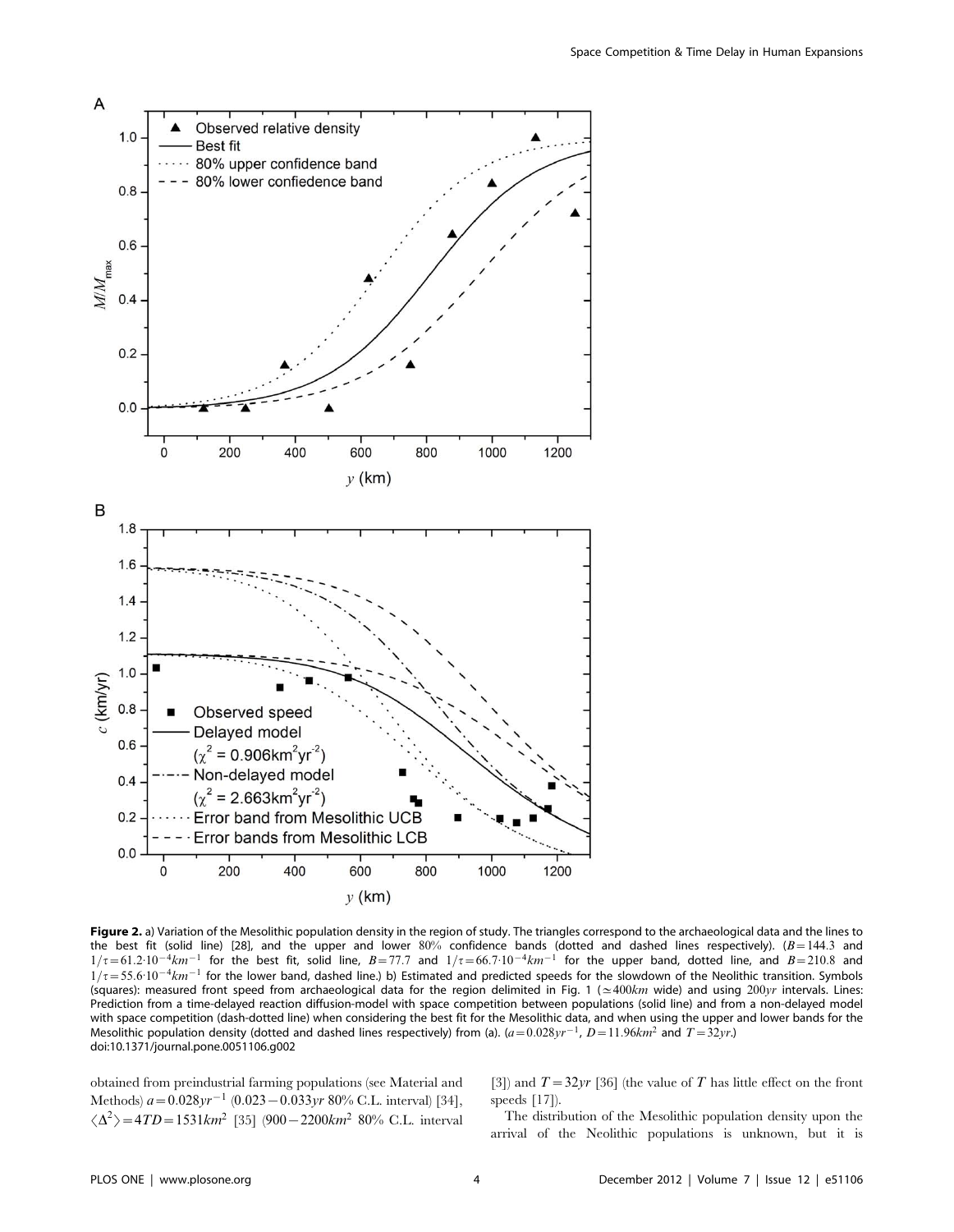

Figure 3. Parameter sensitivity of the models. Symbols (squares): Measured front speed from archaeological data. Lines: Upper and lower error bands (dotted and dashed lines respectively) predicted when considering the 80% C.L. intervals for a and D for (a) the time-delayed model and (b) the non-delayed model. The solid line in (a) and the dash-dotted line in (b) correspond to the mean prediction, i.e., they are the same as in Fig. 2b.  $(T=32yr, B=144.3$  and  $1/\tau=61.2\cdot10^{-1}km^{-1}$ ). doi:10.1371/journal.pone.0051106.g003

reasonable to assume that this will be proportional to the density of archaeological sites [37]. In Ref. [28] an estimation of the density of Mesolithic sites was performed from archaeological data [38], obtaining an increase of the population density at Northern latitudes (triangles in Fig. 2a). The best fit to the Mesolithic data along the direction  $y$  is given by the S-shaped function

$$
M/M_{\text{max}} = [1 + B \exp(-y/\tau)]^{-1}
$$
 (6)

with  $B=144.3\pm66.5$  and  $1/\tau=(61.2\pm5.5)\cdot10^{-4}km^{-1}$  (80%) C.L. intervals). Fig. 2a shows the best fit (solid line) and the 80% confidence bands (dashed and dotted lines). (Note that the lower band in Fig. 2a corresponds to using  $B=210.8$  and  $1/\tau = 55.6 \cdot 10^{-4} km^{-1}$  and the upper band to  $B=77.8$  and  $1/\tau$  = 66.7:10<sup>-4</sup> $km^{-1}$ .

In Fig. 2b we show the front speeds predicted when applying the time-delayed model developed here, Eq. (3), as well as the previous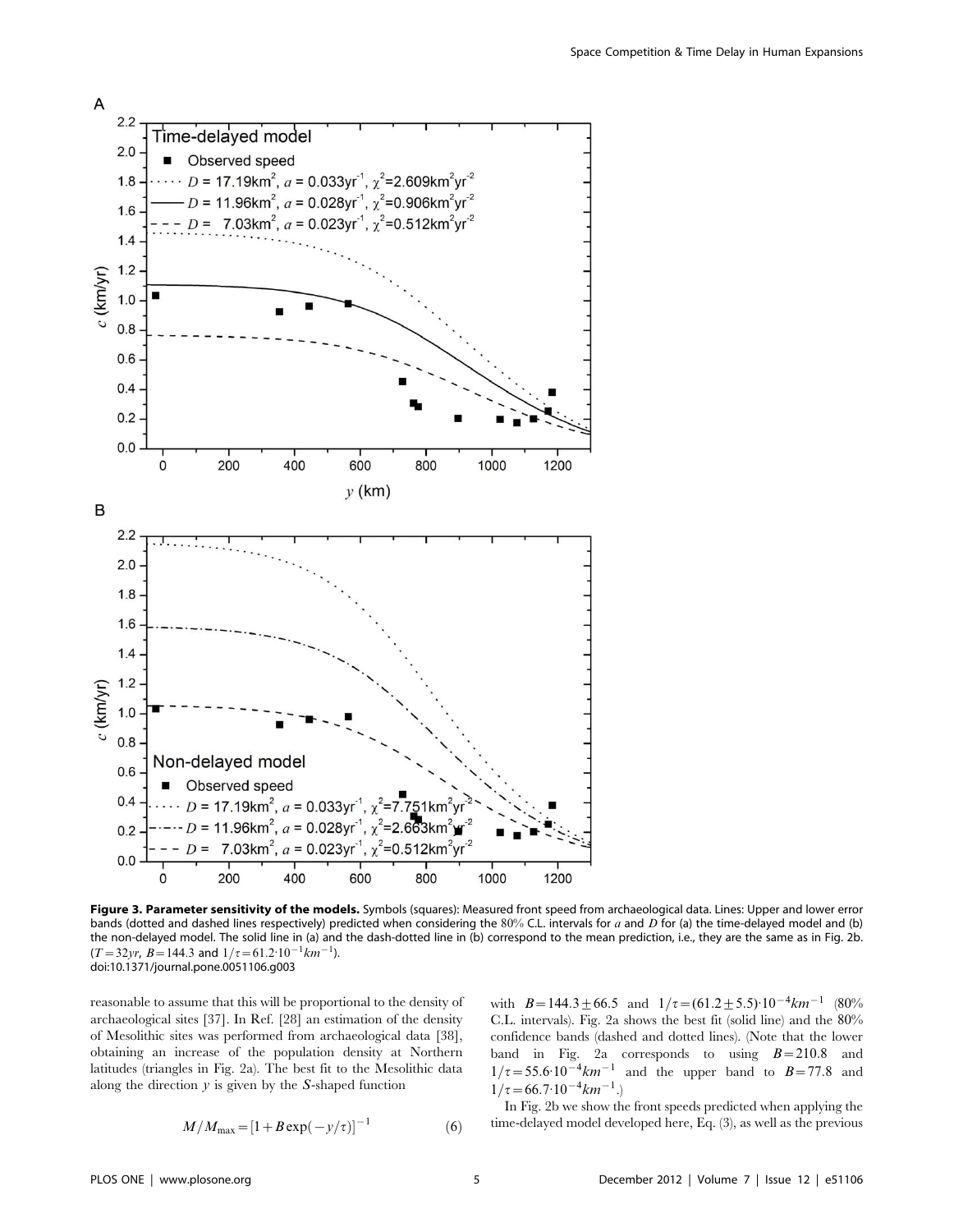non-delayed model given by Eq. (2), namely [28]

$$
c = \sqrt{4D\tilde{a}(1+\tilde{a}T)} - 2D(1+\tilde{a}T)\frac{\partial m/\partial y}{1-m}.
$$
 (7)

Comparing first the results when applying mean parameter values (solid and dash-dotted lines in Fig. 2b) we see that, for both models, the predicted font speed at central Europe (i.e. the first 500km) is mostly constant, but while the time-delayed model (solid line) predicts a front speed similar to the observations  $(c=1.1km/yr$  at  $y=0$ ) for this region, the non-delayed model (dash-dotted line) predicts a significantly faster speed  $(c=1.6km/yr$  at  $y=0$ ). At Northern regions, both models predict a significant slowdown on the front speed similar to the observations, though somewhat less abrupt, with the non-delayed speeds always faster than those from the archaeological data; so the time-delayed model does also provide a better approximation for this region. In fact, if considering the whole range of distances, one obtains that  $\chi^2$  = 0.906km<sup>2</sup>yr<sup>-2</sup> for the time-delayed model, Eq. (3), while for the previous non-delayed model, Eq. (7), the fit is poorer, with  $\chi^2$  = 2.663km<sup>2</sup> yr<sup>-2</sup>.

Besides the prediction when considering the best fit to the Mesolithic population density, Fig. 2b also shows the predicted front speeds when considering  $M(y)$  defined by the upper and lower confidence bands in Fig. 2a. We can see that changing the values of the parameters  $\bm{B}$  and  $\tau$  in Eq. (6) basically affects the abruptness of the slowdown, while the predicted front speeds near the origin are mostly unchanged. Then, for a more steep increase in the Mesolithic population density taking place at a southern region (dotted line in Fig. 2a, corresponding to  $B=77.8$  and  $1/\tau$  = 66.7:10<sup>-4</sup> $km$ <sup>-1</sup>), the predicted front speed also shows a more abrupt change (dotted lines in Fig. 2b). In fact, we see from Fig. 2b that this case would offer a better fit to the archaeological data, with  $\chi^2 = 0.358 \text{km}^2 \text{yr}^{-2}$  for the time delayed-model, Eq. (3), and  $\chi^2$  = 1.094km<sup>2</sup>yr<sup>-2</sup> for the previous non-delayed model, Eq. (7). (All results in Fig. 2b have been calculated using the mean values of the Neolithic parameters  $a, T$  and  $D$ .)

In Figs. 3a and 3b we analyze the errors introduced in the predicted speeds due to the uncertainties on the Neolithic parameters. The upper and lower bounds in Fig. 3 have been calculated using the extreme values of the 80% C.L. intervals for the initial growth rate  $a$  and the diffusion coefficient  $D$ . We see that, in this case, varying the Neolithic parameters modifies the predicted front speeds specially for the Southern regions (low values of y). Also, it is in this Southern region where there is a more significant difference between the predictions from the timedelayed model (Fig. 3a) and the non-delayed one (Fig. 3b). We see in Fig. 3a that the time delayed-model developed here, Eq. (3), predicts a narrower window of front speeds as compared to the non-delayed model (Fig. 3b). At Southern latitudes  $(y<600km)$ , the archaeologically-measured speeds (squares) lie in the middle of the range predicted by the new delayed model (Fig. 3a) but only at the lower end of the range predicted by the previous non-delayed model (Fig. 3b). But even in the most favorable case for the nondelayed model (minimum values of  $a$  and  $D$ ), the prediction is not better that the one from the delayed model for the same set of parameters  $(\chi^2 = 0.512km^2yr^{-2}$  for both models in these conditions). Thus, even when considering the uncertainties on the Neolithic demographic parameters, the time-delayed model, Eq. (3), provides a better prediction of the observed data.

#### **Discussion**

Previously, the Neolithic transition in Europe was modelled by taking into account the role of a delay time due to the generation lag time [3,17]. Here we have also included the effect of the space competition between Neolithic and Mesolithic populations. We see from the results (Figs. 2b and 3) that the new model combining both effects, when applied to predict the slowdown of the Neolithic transition, provides a good approximation to the observed slowdown on the front speed.

In this paper we have compared the results from our models to a newer archaeological database (included as Table S1) than the one used in previous studies dealing with the slowdown of the Neolithic at Northern Europe [27,28] (the older database can be found in Ref. [3]). This new database is more complete (902 European Early Neolithic datings, versus 765 Early Neolithic datings for Europe and the Near East) and has been carefully prepared and audited as to provide a reliable vision of Early Neolithic in Europe. Details on the data selection can be found in Ref. [39] and the entire database will be published as Ref. [40]. Consistent with the older database, a slowdown is observed (Fig. 1). The analysis of this newer and more detailed database for the corridor in Fig. 1 provides front speed values (squares in Figs. 2–3) that differ significantly from the predictions made by the previous model (see, e.g., the three upper lines in Fig. 2b). This problem is solved here by including the effect of the time delay between successive migrations.

The need of space-competition models when modelling the Neolithic transition has been noted only recently. It is true that the Mesolithic population densities at the time were rather low at most of the continent. In fact, according to Shennan and Edinborough [41], the Mesolithic population density just before the Neolithization process was lower than in previous periods (and much lower than the Neolithic population densities reached upon the consolidation of the Neolithic culture) (see also [42]). The estimation of the Mesolithic population density for our region of interest performed in Ref. [28] (triangles in Fig. 2a) also yields very low values of Mesolithic population density at central Europe  $(0 < y < 600km)$ . Certainly, low Mesolithic population densities would have had little effect on the front speed, which is consistent with the mostly constant front speed both measured from he Neolithic database (squares in Fig. 2b) and predicted by the models at the first 600km of the studied region. Thus, except in Northern Europe, it seems reasonable to neglect the interaction between Mesolithic and Neolithic populations when modelling at large scales. Conversely, in the particular case studied here (Northern Europe), the space competition between populations seems to be of utmost importance. Indeed, taking into account the presence of non-homogeneously distributed Mesolithic populations, and the interaction of these indigenous populations with the Neolithic individuals, yields in our model a slowdown on the expanding front, similar to the observations. In addition, we have seen (Fig. 2b) that the way in which the slowdown predicted by the models takes place depends highly on the shape of the function for the Mesolithic density  $M(y)$ . The results have been calculated taking into account the uncertainties in the parameters  $B$  and  $\tau$  in Eq.(6), and we have seen that while the best fit to the Mesolithic data obtained in Ref. [28] provides a reasonable account for the measured variation in the front speeds, an earlier and more abrupt increase in the Mesolithic population density (such as when considering the upper 80% confidence band from Fig. 2a) would be able to provide a better fit to the observed front speeds.

On the other hand, when modelling dispersions of human populations there is a time delay between the migration of the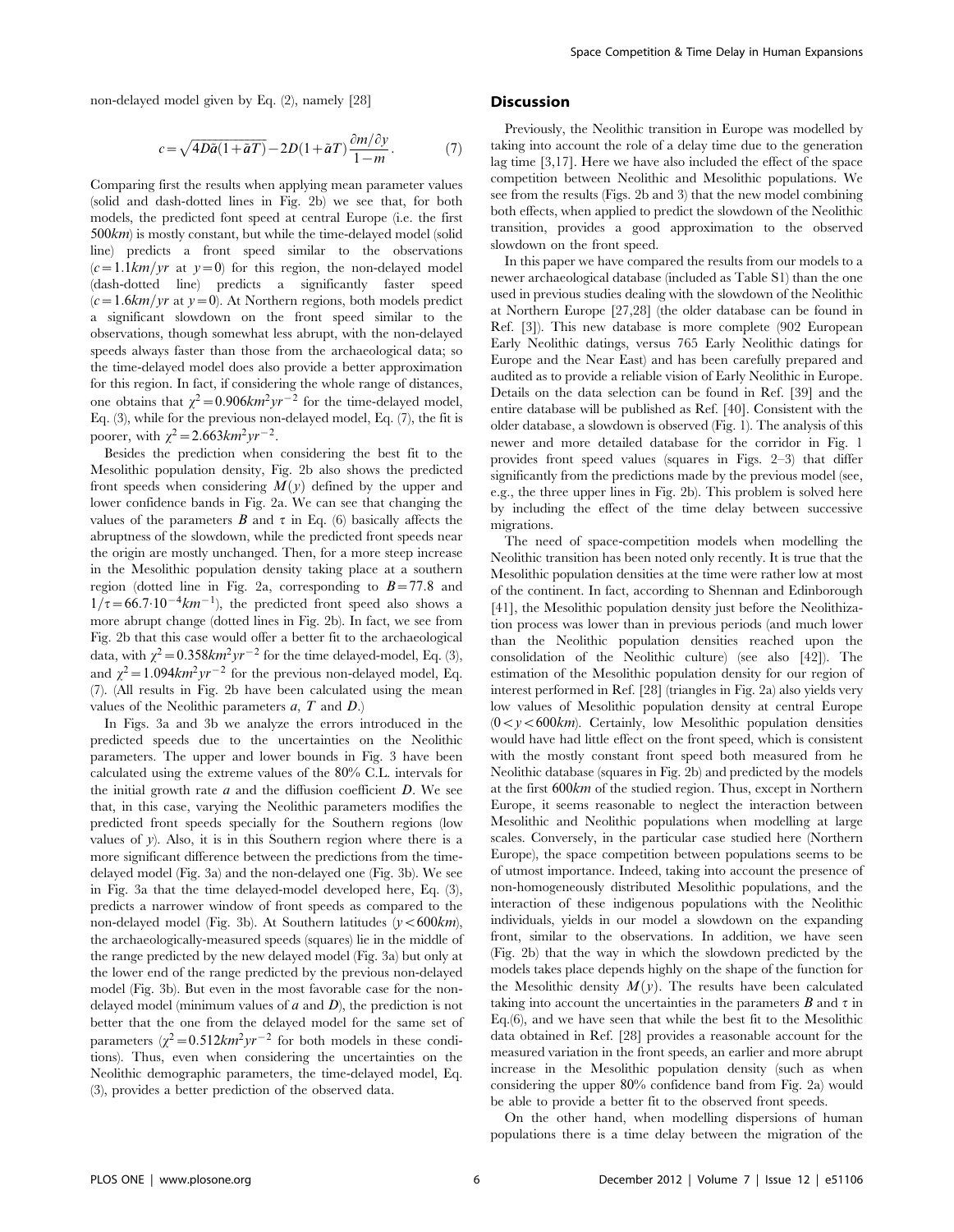parents and the time in which their children can migrate away and create their families. Fisher-type models do not take into account such a delay. When included in the mathematical models (by including second-order time derivatives at the reaction-diffusion equation) this delay yields significantly slower front speeds, as can be easily seen by comparing, e.g., the results from the delayed and non-delayed models in Fig. 2b. When comparing the mean predictions from the models (solid and dash-dotted lines in Figs. 2b and 3) with the archaeological data (squares) we see that, in the particular case studied here, taking into account the time delay can provided a significantly better prediction of the measured front speed. This is specially obvious for the first 600km of the studied region where the mean error of the prediction is about 8% for the delayed model while for the non-delayed model the mean error is 51%. But also when considering the whole region, the timedelayed model provides a better prediction for the front speed, as shown by the lower value of  $\chi^2$  obtained when comparing the archaeological data with the models.

When working with archaeological and anthropological data, the uncertainties in the parameters and measurements can have an important effect on the predicted results. We have discussed above how taking into account the uncertainties of the parameters defining the function for the Mesolithic affects the predicted results, but in this paper we have also studied the importance of the uncertainties in the demographic parameters  $a$  and  $D$ . Taking into account the extreme values of the 80% C.L. interval for a and D provides a fairly wide range of possible predicted speeds, specially at the first 600km. In the case of the time-delayed model developed here, for this initial region, the range of predictions is mostly centered around the archaeological estimates. The nondelayed model, on the other hand, provides a wider window of possible results, from speeds marginally consistent with the observations in the slower case, to speeds up to a 120% faster that the observations for the first 600km. However, even though the previous non-delayed model could be considered marginally consistent with the measured data given certain conditions of low diffusivity and population growth (i.e., due to the parameter uncertainties), this prediction is not better that the one from the delayed models in the same conditions. Thus, even taking into account the effect of the uncertainties, the time-delayed model can still provide a better prediction of the measured front speeds for the slowdown of the Neolithic transition.

Therefore, the new model developed here with space competition and time delay effects provides a better prediction of the measured slowdown of the Neolithic transition than previous approximations taking into account only one of these effects [3,27,28]. So, in this paper we see that (i) reaction-diffusion models taking into account the space competition with indigenous groups (or species) can predict variations in the front speed (a deceleration in this case) related with inhomogeneities on the indigenous population distribution and (ii) that including the time delay effect due to a generation lag can provide much better descriptions of observations.

In future work, it would be of interest to perform numerical simulations to check that the theoretical front speed predicted here is actually obtained within the domain, given the finite time and length scales imposed by the archaeological dates and geographical region analyzed.

### Materials and Methods

#### Speed from archaeological data

In this paper we have compared the results from our models with archaeological speeds estimated from an Early Neolithic database with 902 sites, which is included as Table S1 (details on the data selection can be found in Ref. [39]). The database includes information on the location, dating, dating method and dated material. To calculate the front speed in Fig. 2 we have calibrated the 902 dates from the database using CALIB Radiocarbon Calibration 5.0.1 software [43], and interpolated the calibrated dates using a natural neighbor interpolation system [33] with ArcGIS 10. Fig. 1 shows the chronology of arrival times for the Neolithic transition thus obtained. Setting the isochrones at  $200\gamma r$  intervals, for each  $200\gamma r$  interval we have defined a polygon delimited by two isochrones and the limits of the studied region. Computing the area of each of these polygons we know the region covered by the Neolithic population expansion during each 200yr interval within the studied region. Thus, assuming that the expansion took place mainly in the direction  $y$  indicated in Fig. 1 we can estimate the mean front speed from the area, the width of the considered region ( $\simeq$  400km) and the time interval (200yr) with the following expression

# $c \simeq \frac{Area}{Width \cdot Time \; interval}.$

In order to plot these results, for each area we have also calculated the y coordinate of its centroid (by using the corresponding built-in function from ArcGIS). In this way, for each 200yr interval we have a value of  $y$  and a mean front speed.

We have also applied the same method to estimate front speeds when considering 250yr intervals, as well as for a wider region  $(\simeq 600km)$ . They all provide approximately the same results as can be observed in Fig. S1. We have also preformed similar calculations using a kringing interpolation method [44] with a spherical semivariogram (see map and estimated front speeds in Figs. S2 and S3). In this case the front speeds are slightly different than with the natural neighbor interpolation method, but the conclusions for this paper remain unchanged.

### Mathematical model: Analytic front speed

The reaction-diffusion model developed here, Eq. (1), can be obtained from the following evolution equation that gives the Neolithic population density after a time interval  $T$  (a generation) due to the reaction (population growth) and dispersal processes [28]

$$
N(x, y, t+T) = \iint N(x - \Delta_x, y - \Delta_y, t) \phi(x, y; \Delta, \theta) d\Delta_x d\Delta_y
$$

$$
+ R \left[ \iint N(x - \Delta_x, y - \Delta_y, t) \phi(x, y; \Delta, \theta) d\Delta_x d\Delta_y \right]^{\text{(8)}}
$$

The function  $\phi(x, y; \Delta, \theta)$  is the dispersion probability distribution that provides the probability for the Neolithic individuals to move from the position  $(x - \Delta_x, y - \Delta_y)$  to  $(x, y)$  during one generation. We have defined this probability distribution as dependent on the density of Mesolithic populations M present at each position. Assuming that  $M$  varies only on the direction  $y$  we have [27]

$$
\phi(x, y; \Delta, \theta) = \frac{1}{2\pi} \left[ 1 - \frac{\partial M / \partial y}{M_{\text{max}} - M} \Delta \sin \theta \right] \psi(\Delta), \tag{9}
$$

where  $\frac{1}{2\pi}\psi(\Delta)$  is the probability distribution corresponding to the dispersion in an unpopulated space, with all directions equally probably,  $\Delta^2 = \Delta_x^2 + \Delta_y^2$  and  $\theta = \arctan(\Delta_y/\Delta_x)$ . The function  $R[N(x, y, t)]$  corresponds to the reproduction process and gives the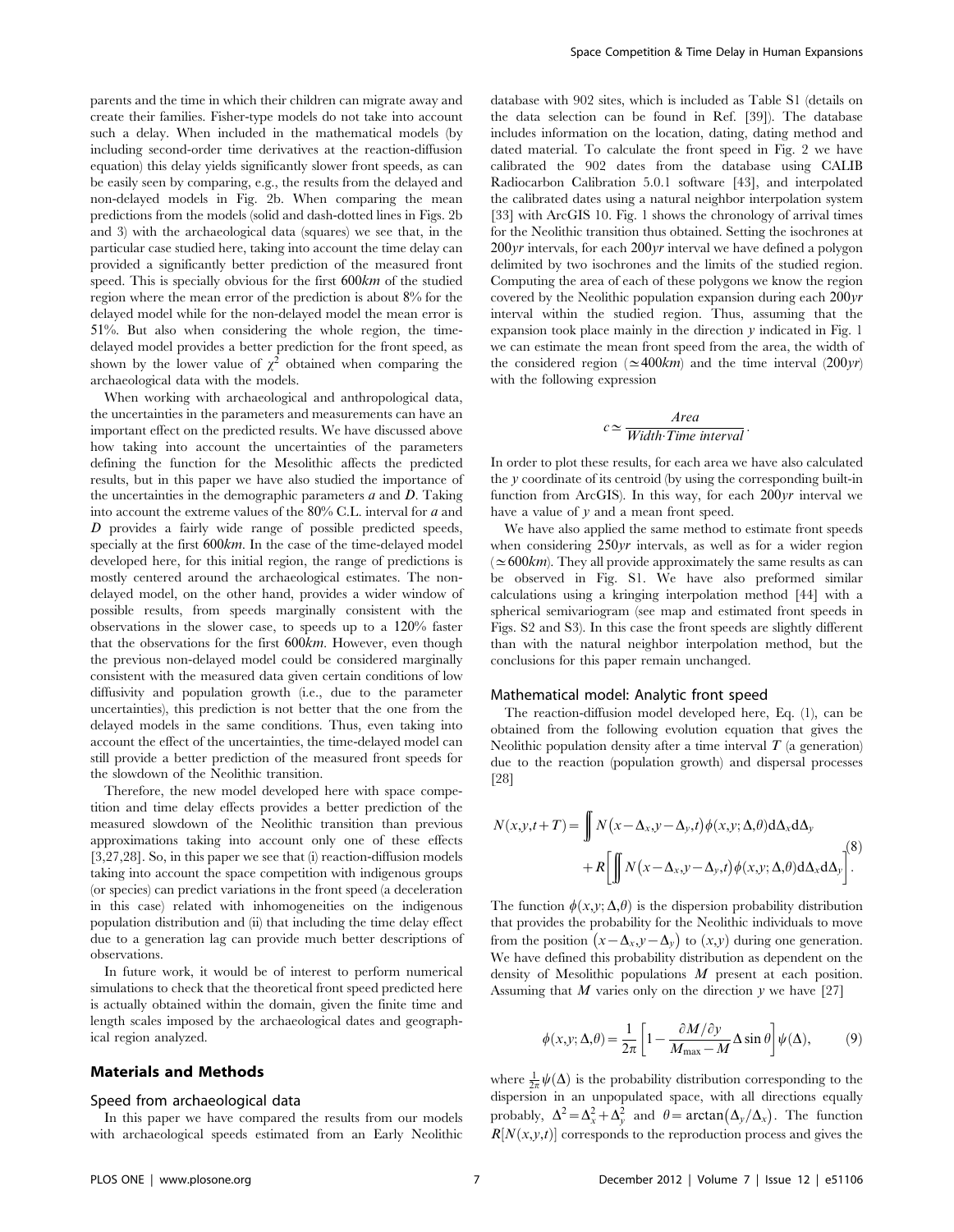increase in population density due to the birth-death balance during one generation.  $R$  can be expressed as a Taylor series of the population growth function  $F$ ,

$$
R[N(x, y, t)] = TF + \frac{T^2}{2} \frac{\partial F}{\partial t} + \dots
$$
 (10)

We have defined the population growth function  $F$  similarly to the logistic growth equation, but taking into account the additional limiting effect to the Neolithic population growth due to competition for space and resources with the Mesolithic populations [27]

$$
F = aN\left(1 - \frac{N}{N_{\text{max}}} - \frac{M}{M_{\text{max}}}\right). \tag{11}
$$

Linearizing and Taylor-expanding Eq. (8) up to second order in time and space, we obtain the reaction-diffusion equation that describes this system including the interaction between populations and the time delay effect, i.e., Eq. (1). Due to the linearization, Eq. (1) is valid only at the leading edge of the front  $(N \simeq 0)$ , which is where we want to compute the expansion speed. We calculate the front speed by assuming that for  $t \rightarrow \infty$  the front is locally planar, with the local speed  $c$  parallel to the  $y$  direction when  $y \rightarrow \infty$ . Then, we look for constant shaped solutions with the form  $N = N_0 \exp[-\lambda(y-ct)]$  when  $(y-ct) \rightarrow \infty$ . As  $\lambda$  has to be real, this yields the following constraint for the front speed

$$
(2\tilde{G}-1)c^2 - 2\tilde{U}_y + \tilde{U}_y^2 - \frac{4D}{T}\tilde{G}(\tilde{G}-1) \ge 0, \qquad (12)
$$

where  $\bar{U}_v$  and  $\bar{G}$  are defined in Eqs. (4) and (5). As the speed is a positive value, from Eq. (12) one obtains that the real speed is  $c \geq c_+$ , with  $c_+$  the positive root to the quadratic equation obtained when the equality in Eq. (12) holds. From variational analysis [45] one can also obtain an upper bound that happens to be the same value, thus  $c_{+} = c$  is the exact front speed for a system described by the reaction diffusion equation (1), and this front speed can be expressed mathematically by Eq. (3) in the Results section.

## Parameter values

To predict the Neolithic front speed we have used the following Neolithic parameter values:  $a=0.028yr^{-1}$  (0.023 - 0.033yr 80%) C.L. interval) [34],  $\langle \Delta^2 \rangle = 4TD = 1531 km^2$  [35] (900 - 2200km<sup>2</sup> 80% C.L. interval [3]) and  $T=32\gamma r$  [36] (the value of T has little effect on the front speeds [17]). All these ranges have been estimated from modern ethnographical data of preindustrial populations as we summarize below.

The range above for the intrinsic growth rate  $a$  was estimated in Ref. [34] from data on the evolution of the population number for human populations established in previously unpopulated space (Pitcairn [46], Furneaux [46] and Tristan da Cunha [47] islands, and the fist colonization of the United States). The intrinsic growth rate has also been estimated by Guerrero et al.[48] directly from archaeological remains based on the rise in fertility (which was detected due to the rise in the proportions of immature skeletons in early Neolithic cemeteries), obtaining  $a=0.024yr^{-1}$ , which lies within the range above (that was estimated from modern preindustrial farming populations).

The other two parameters used here,  $T$  and  $D$ , were estimated from ethnographical data from the agriculturalist Majangir people in Ethiopia. The generation time  $T$ , defined as the mean age difference between parents and one of their children (not necessarily the eldest), was estimated previously (see note [24] in reference [36]). The diffusion coefficient has been calculated from the expression  $D = \langle \Delta^2 \rangle / 4T$  km<sup>2</sup> [17], and the mobility range was estimated in Ref. [3] from the distance moved by individuals during one generation for three Majangir groups [35].

To include the space competition between populations, we need the Mesolithic population density upon the arrival of the Mesolithic front. The actual Mesolithic population density is unknown, but as only the relative density is necessary, it is reasonable to assume that it will be proportional to the density of archaeological sites [37]. The relative density of Mesolithic sites was estimated in Ref. [28] using data from the INQUA database [38], for a region  $200km$  wider than the one delimited in Fig. 1. The best fit to these data yield the following expression  $M/M_{\text{max}} = [1 + B \exp(-y/\tau)]^{-1}$ , with  $B = (144.3 \pm 66.5)$  and  $1/\tau$  =  $(61.2 \pm 5.5) 10^{-4}$  km<sup>-1</sup>. The behavior of this function corresponds to a relative Mesolithic populations density  $M/M_{\text{max}}\simeq0$  at  $y=0km$ , which increases following a S-shaped curve with  $M/M_{\text{max}}\simeq 0.95$  at  $y=1300km$ , as shown in Fig. 2a.

#### Supporting Information

Table S1 Information about 902 Early Neolithic sites: latitude/ longitude, radiocarbon date, calibrated date, and additional archaeological information [39]. (XLS)

**Figure S1** Front speeds estimated from the archaeological data interpolated with a natural neighbor method and using 200yr (squares, as in Figs. 2b, 3a–b) and 250yr (triangles) intervals for a corridor  $400km$  (see Fig. 1) wide, and  $200yr$  (stars) and  $250yr$ (crosses) intervals for a corridor 600km wide. The solid line corresponds to the delayed model with space competition (Eq. (1)), i.e., it is the same as the solid line in Figs. 2b and 3a. (TIF)

Figure S2 Chronology of the Neolithic expansion calculated with a kringing interpolation method with a spheric semivariogram. The circles correspond to the 902 datings used for this interpolation. The delimited corridor defines the region studied here, where the Neolithic expansion took place mainly in the direction y. The origin of the y coordinate is also defined on the map.



Figure S3 Front speeds estimated from the archaeological data interpolated with a kringing method and using 200yr (squares) and  $250yr$  (triangles) intervals for a corridor  $400km$  wide (see Fig. 1). The solid line corresponds to the delayed model with space competition  $(Eq. (1))$ , i.e., it is the same as the solid line in Figs. 2b and 3a. (TIF)

#### Author Contributions

Wrote the paper: NI. Assembled the Neolithic database: MVL. Devised the model: NI JF. Did the computations: NI. Made suggestions: JF MVL..